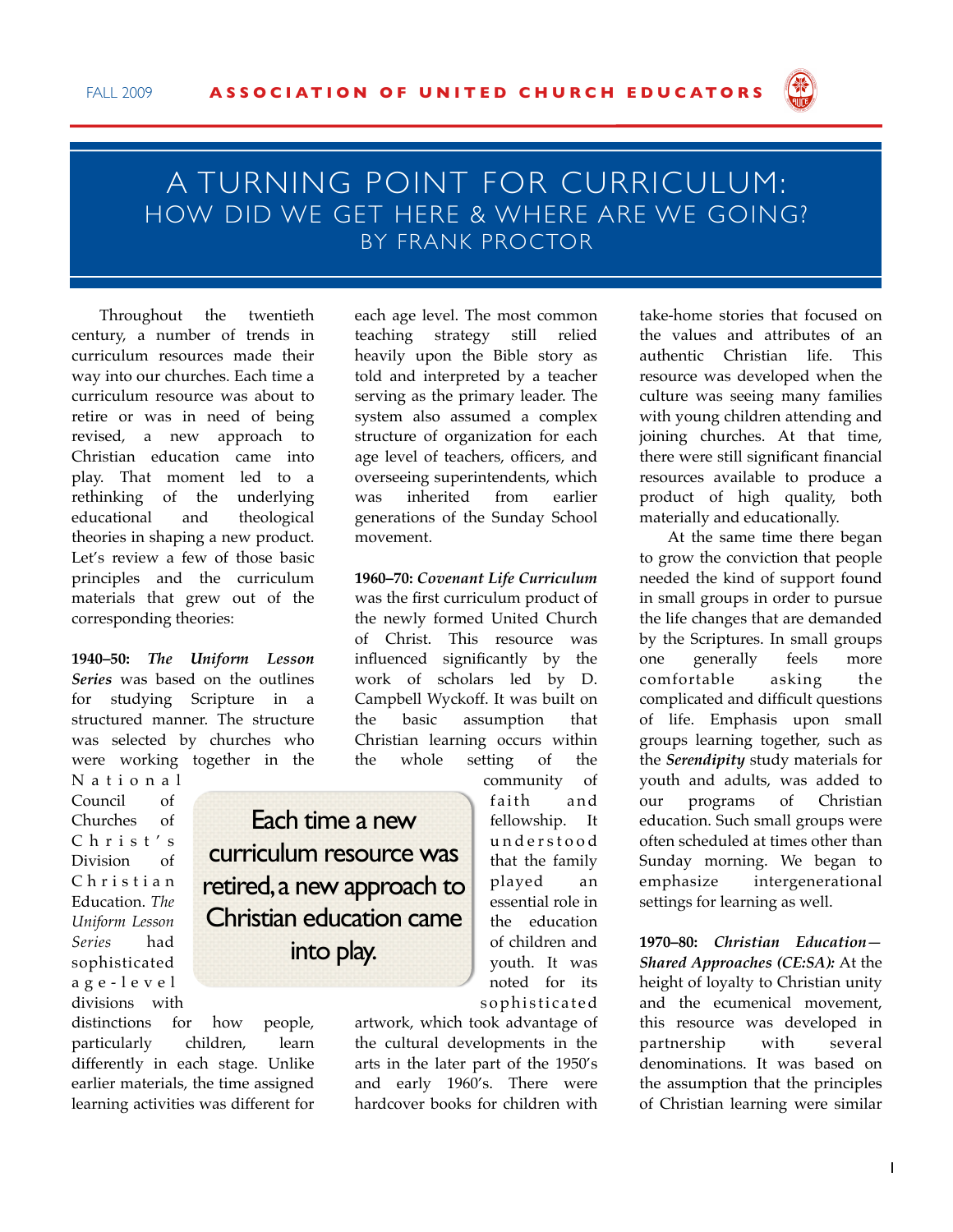across denominational experiences. There were four different approaches developed because it was believed that there is more richness in an e cumenically produced curriculum. Some congregations could focus on memorizing data about the Bible *(Knowing the Word);* others might focus on teaching people how to understand and participate in the process of interpreting scripture for everyday living *(Interpreting the Word).* Another approach began with issues and questions of life and then examined how scripture truths spoke to those issues *(Living the Word).* Finally, a more radical approach to learning than what was previously used, *Doing the Word* was based on the premise that mission and service outside the congregation can help us to grow in faith, especially when we stop to reflect on and draw conclusions about the implications and meanings of our experiences. This advancement of an ecumenically produced curriculum resource also meant that denominational identity was expunged from the materials.

**1990's–2000** Christian Education scholars found new energy for education by shaping materials around the theory of Multiple Intelligences as outlined by Howard Gardner. This understanding reminded us that individuals take in information by using a variety of learning styles unique to the individual. These differences remain fairly consistent throughout the life span; therefore, each lesson accounted for and used these different inclinations.

This was the basis for the teaching strategies in the *Bible Quest* curriculum materials. It also had popular expression in the adoption by many churches of the **Workshop Rotation** model.

At the same time, emphasis was placed on learning that occurs in the midst of all congregational life, hence the interest and adoption of curriculum materials designed around the liturgical year. Lectionary-based materials such as *The Whole People of God, The Inviting Word* (UCC), and *Seasons of the Spirit* were produced. This latter resource introduced an on-line network component as part of its materials. An entirely different approach grew out of Jerome Berryman's work for children on **Godly Play,** with its emphasis on the liturgy of learning—learning in and through worship.

What does the current situation present to us? What is this generation facing in the way of a whole sea change in faith formation for the church? I suggest that there are two trends that bear serious examination and experimentation.

## **Christian Practices**

There is growing conversation around shaping educational method and content with living Christian practices. This work was triggered by the scholarship of Dorothy Bass and her colleagues. New talk of materials and curriculum resources is no longer growing out of marketing strategies. Instead, it is a new kind of conversation which involves theologians, biblical scholars, pastors, church educators, youth ministers, and Sunday School teachers. The content and method are synonymous with such practices that denote a Christian disciple as distinct from others folks in our culture: practices such as prayer, meditation, hospitality, observing Sabbath, and serving others.

The United Church of Christ has wholeheartedly embraced this strategy in developing *Faith Practices,* which will be available solely through an on-line subscription service for use in September 2010. No longer will there need to be significant amounts of capital invested in printed, packaged, and mailed materials.



## **Electronic Communication**

Another issue has to do more with method than with theory. It is the overwhelming presence and impact of the electronic communication network. Churches are finding new and remarkable ways of using the Internet to talk about faith. This is not the process that many used for developing computer labs within Sunday School programs; this is communicating one-to-one or in chat groups. It is amazing for someone like me, who experienced most of the settings for education that I have described above, to learn that many people are more self-revealing on the Internet than to their psychiatrist or in the